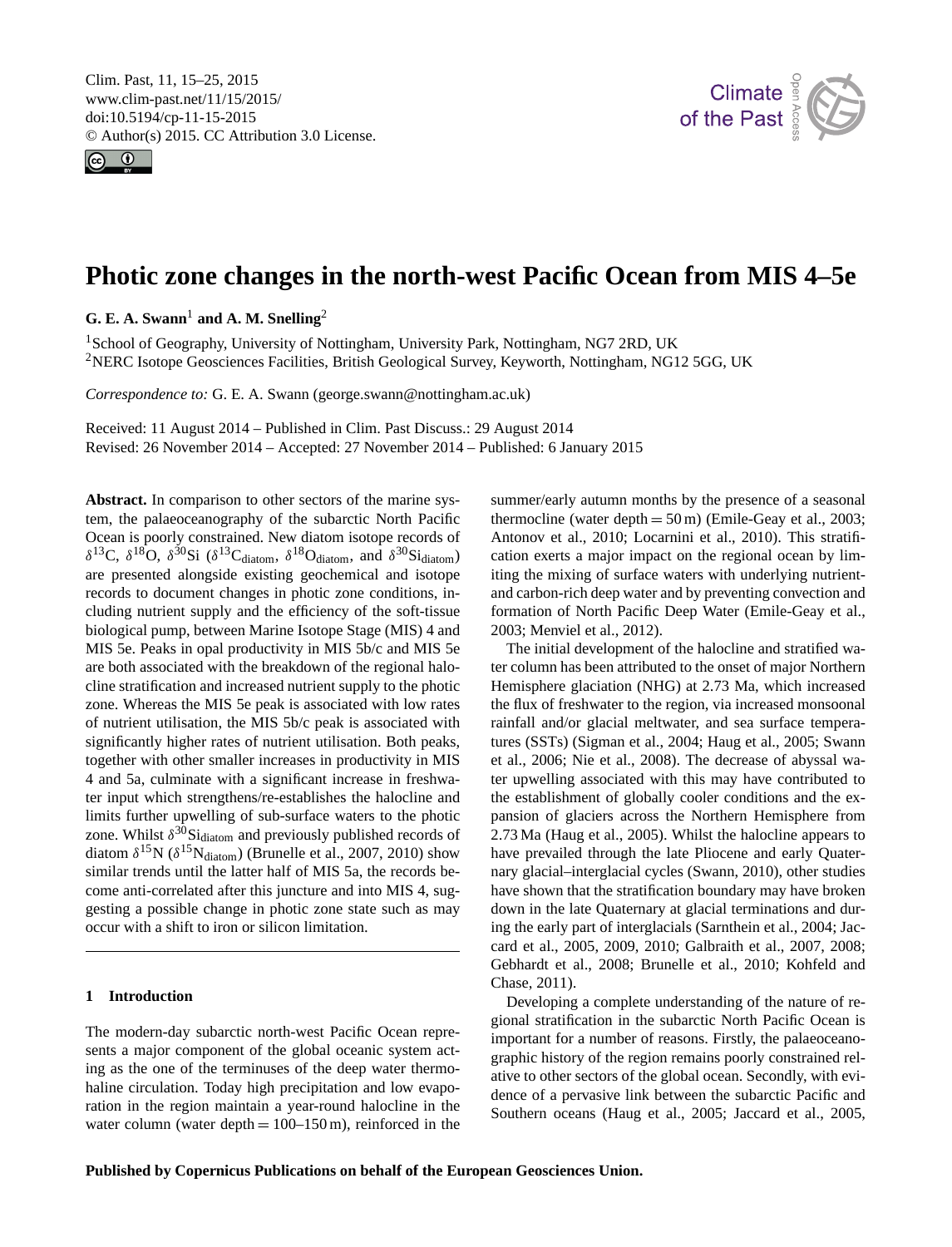[2010\)](#page-8-4) records from the former can be used to further investigate teleconnections between these regions [\(Haug and](#page-8-8) [Sigman,](#page-8-8) [2009;](#page-8-8) [Sigman et al.,](#page-10-4) [2010\)](#page-10-4). Thirdly, with subsurface waters in the ocean interior rich in carbon and nutrients [\(Galbraith et al.,](#page-8-5) [2007;](#page-8-5) [Gebhardt et al.,](#page-8-7) [2008;](#page-8-7) [Menviel et al.,](#page-9-1) [2012\)](#page-9-1), any weakening/removal of the halocline has potential implications for the regional soft-tissue biological pump and  $ocean-atmospheric exchanges of  $CO<sub>2</sub>$ .$ 

To further understand the subarctic north-west Pacific Ocean, diatom isotope measurements of  $\delta^{13}C$ ,  $\delta^{18}O$ ,  $\delta^{30}Si$  $(\delta^{13}C_{diatom}, \delta^{18}O_{diatom}, \text{ and } \delta^{30}Si_{diatom})$  are presented here from the open waters of ODP Site 882 between Marine Isotope Stage (MIS) 4 and MIS 5e (Fig. [1\)](#page-1-0). Existing research from the region has revealed two periods of elevated opal concentration in this interval alongside large changes in proxies relating to nutrient supply and utilisation [\(Jaccard](#page-8-2) [et al.,](#page-8-2) [2005,](#page-8-2) [2009;](#page-8-3) [Brunelle et al.,](#page-7-0) [2007,](#page-7-0) [2010\)](#page-7-1). The new diatom isotope data presented here will allow the changes in photic zone conditions and the response of the soft-tissue biological pump to be further constrained. Diatoms, unicellular siliceous algae, are ideally suited for this purpose as they (1) occupy the uppermost sections of the water column above the halocline, (2) dominate export production in high-latitude and upwelling zones [\(Nelson et al.,](#page-9-4) [1995\)](#page-9-4), and (3) represent a key component of the soft-tissue biological pump in transferring carbon into the ocean interior by incorporating ca. 23.5 % of all carbon produced by net primary production into their cellular organic matter [\(Mann,](#page-9-5) [1999\)](#page-9-5).

#### **2 Methods**

ODP Site 882 is located on the western section of the Detroit Seamounts at a water depth of  $3244 \text{ m}$  ( $50^{\circ}22' \text{ N}$ ,  $167°36'E$ ) (Fig. [1\)](#page-1-0). The age model used in this study is derived from the astronomical calibration of high-resolution GRAPE density and magnetic susceptibility measurements with linear interpolation between selected tie points [\(Jac](#page-8-3)[card et al.,](#page-8-3) [2009\)](#page-8-3). Ages are constrained by two radiocarbon dates and verified by correlating magnetic susceptibility and benthic foraminifera  $\delta^{18}$ O records from ODP Sites 882 and 883. Samples were prepared for diatom isotope analysis using techniques previously employed at this site [\(Swann](#page-10-1) [et al.,](#page-10-1) [2006,](#page-10-1) [2008\)](#page-10-5) with the  $75-150 \,\mu m$  fraction analysed. Diatom biovolumes, calculated following [Hillebrand et al.](#page-8-9) [\(1999\)](#page-8-9) and [Swann et al.](#page-10-5) [\(2008\)](#page-10-5), show that samples in this fraction are dominated by a single taxa *Coscinodiscus radiatus* (Ehrenb.) (Fig. [2\)](#page-2-0) which blooms throughout the year with elevated fluxes often occurring in autumn/early winter [\(Takahashi,](#page-10-6) [1986;](#page-10-6) [Takahashi et al.,](#page-10-7) [1996;](#page-10-7) [Onodera et al.,](#page-9-6) [2005\)](#page-9-6). Consequently, the diatom isotope measurements obtained here are interpreted as primarily reflecting annually averaged conditions with a slight bias towards autumn/early winter months. Smaller size fractions which contain a greater diversity of taxa were not analysed due to the potential for

<span id="page-1-0"></span>

**Figure 1.** Location of ODP Site 882 in the subarctic north-west Pacific Ocean.

vital effects in  $\delta^{18}O_{diatom}$  [\(Swann et al.,](#page-10-5) [2008\)](#page-10-5). Sample purity was assessed for all samples using light microscopy and SEM with unclean samples disregarded for isotope analysis. Both techniques show the excellent preservation of diatoms in the sediment record and suggest that issues of dissolution/diagenesis are not relevant to this study.

 $\delta^{18}O_{\text{diatom}}$  and  $\delta^{30}S_{\text{i} \text{diatom}}$  were analysed following a combined step-wise fluorination procedure at the NERC Isotope Geoscience Laboratory (UK) [\(Leng and Sloane,](#page-9-7) [2008\)](#page-9-7) with measurements made on a Finnigan MAT 253 and values converted to the VSMOW and NBS28 scale respectively using the NIGL within-run laboratory diatom standard BFC<sub>mod</sub> which has been calibrated against NBS28. A small subset of the  $\delta^{18}O_{diatom}$  data was previously published as part of an investigation in  $\delta^{18}O_{diatom}$  vital effects in [Swann et al.](#page-10-5) [\(2008\)](#page-10-5) (see Table S1 in the Supplement). Where sufficient material remained following  $\delta^{18}O_{diatom}$  and  $\delta^{30}Si_{diatom}$  analysis, samples were analysed for  $\delta^{13}C_{diatom}$  using a Costech elemental analyser linked to an Optima mass spectrometer via cold trapping [\(Hurrell et al.,](#page-8-10) [2011\)](#page-8-10). Replicate analyses of sample material across the analysed interval indicate an analytical reproducibility ( $1\sigma$ ) of 0.4 ‰, 0.06 ‰ and 0.3 ‰ for  $\delta^{18}$ O<sub>diatom</sub>,  $\delta^{30}$ Si<sub>diatom</sub> and  $\delta^{13}$ C<sub>diatom</sub> respectively.

#### **3 Results**

Through the analysed interval,  $\delta^{13}C_{diatom}$  largely follows previously published siliceous productivity (opal) records from the region in indicating two intervals of higher productivity from 130 to 114 ka BP (MIS 5e) and from 101 to 86 ka BP (MIS 5b/c) [\(Jaccard et al.,](#page-8-2) [2005,](#page-8-2) [2009\)](#page-8-3) (Fig. [3\)](#page-3-0). Before/after each of these intervals  $\delta^{13}$ C<sub>diatom</sub> is lower at  $<-18\%$ . These trends are also largely mirrored by the  $\delta^{30}$ Si<sub>diatom</sub> and  $\delta^{15}$ N records of diatom-bound nitrogen  $(\delta^{15} \text{N}_{\text{diatom}})$  [\(Brunelle et al.,](#page-7-0) [2007,](#page-7-0) [2010\)](#page-7-1) records of nutrient supply/utilisation, except during MIS 5e when values for both remain low and comparable to those in MIS 5d (Fig. [3\)](#page-3-0).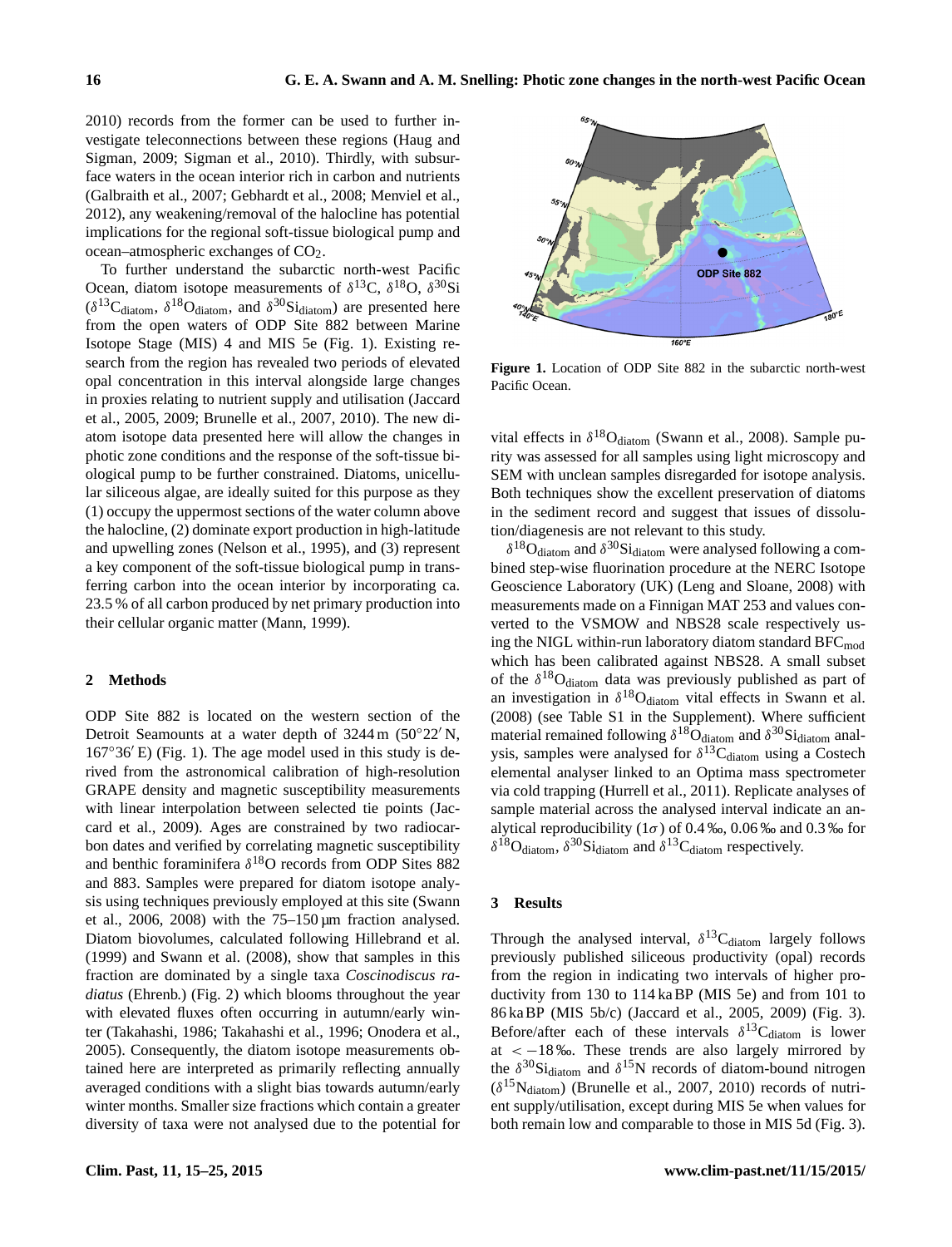<span id="page-2-0"></span>

**Figure 2.** Relative diatom species biovolumes in samples analysed for  $\delta^{18}O_{diatom}$ .

Following a return to lower values in MIS 5a, all productivity/nutrient proxies show a series of abrupt oscillations that continue into MIS 4 with values in this interval equivalent to the peaks and minima documented in MIS 5b–e.

Measurements of  $\delta^{18}O_{diatom}$  can be classified into three stages: (1) periods of relative stability in MIS 5e and MIS 5b/c (124–114 and 102–87 ka BP), (2) periods of significant decreases ( $\geq 4\%$ ) in MIS 5d and MIS 5a (113–100 and 85–76 ka BP), and (3) periods of increase variability in MIS 5a-4 (75–57 ka BP) (Fig. [3\)](#page-3-0). Intervals of high and stable  $\delta^{18}$ O<sub>diatom</sub> values in MIS 5e and MIS 5b/c coincide with peaks in  $\delta^{13}C_{diatom}$  and opal concentrations. The termination of both productivity phases, as indicated by changes in  $\delta^{13}$ C<sub>diatom</sub>,  $\delta^{15}$ N<sub>diatom</sub>,  $\delta^{30}$ Si<sub>diatom</sub> and opal concentrations, are then concordant with the large reductions in  $\delta^{18}O_{diatom}$ during MIS 5d and MIS 5a, suggesting a link between the processes controlling  $\delta^{18}O_{\text{diatom}}$  and photic zone productivity/nutrient utilisation. This is reinforced by the often synchronous changes between  $\delta^{18}O_{diatom}$ ,  $\delta^{30}Si_{diatom}$  and opal concentrations during MIS 5a and into MIS 4.

#### **4 Discussion**

#### **4.1 Environmental controls on diatom isotopes**

Given the limited number of published diatom isotope records in palaeoceanography, the section below summarises the main controls on  $\delta^{18}O_{diatom}$ ,  $\delta^{30}Si_{diatom}$  and  $\delta^{13}C_{diatom}$ . Diatom isotopes act as an alternative proxy to records from planktonic foraminifera at sites, such as ODP Site 882, depleted in carbonates. Measurements of  $\delta^{18}O_{\text{diatom}}$  can be interpreted in the same way as those of planktonic foraminifera  $(\delta^{18}O_{\text{foram}})$  [\(Swann and Leng,](#page-10-8) [2009\)](#page-10-8) with variations linked to changes in temperature  $(-0.2\% \,^{\circ}C^{-1})$  [\(Brandriss et al.,](#page-7-3) [1998;](#page-7-3) [Moschen et al.,](#page-9-8) [2005;](#page-9-8) [Dodd and Sharp,](#page-8-11) [2010;](#page-8-11) [Crespin](#page-8-12) [et al.,](#page-8-12) [2010\)](#page-8-12) and surface water  $\delta^{18}O$  ( $\delta^{18}O_{\text{water}}$ ). During biomineralisation diatoms uptake silicon, in the form of silicic acid (H<sub>4</sub>SiO<sub>4</sub>), with the lighter <sup>28</sup>Si preferentially used over  $^{29}$ Si and  $^{30}$ Si. With an enrichment factor independent of temperature, the concentrations of  $CO<sub>2</sub>$  in the water ( $pCO<sub>2 (aa)</sub>$ ) and other vital effects [\(De La Rocha et al.,](#page-8-13) [1997;](#page-8-13) [Milligan et al.,](#page-9-9) [2004\)](#page-9-9),  $\delta^{30}$ Si<sub>diatom</sub> reflects changes in photic zone silicic acid utilisation which is regulated by the biological demand for silicic acid, the rate at which nutrients are supplied to the photic zone and the  $\delta^{30}$ Si composition of the silicic acid substrate  $(\delta^{30} \text{Si}_{DSi})$  [\(De La Rocha,](#page-8-14) [2006;](#page-8-14) [Reynolds et al.,](#page-10-9) [2006\)](#page-10-9).

A number of studies have examined the controls on  $\delta^{13}$ C<sub>diatom</sub> on carbon from bulk cellular diatom organic material including the cytoplasm. Whilst palaeoenvironmental reconstructions solely analyse the cell wall, which is preserved in the sediment and protected from dissolution by the diatom frustule [\(Abramson et al.,](#page-7-4) [2009\)](#page-7-4), it is assumed that the controls on cell wall  $\delta^{13}C_{diatom}$  are similar to those for bulk  $\delta^{13}$ C<sub>diatom</sub> as the cell-wall organic matter forms a key template for diatom biomineralisation [\(Hecky et al.,](#page-8-15) [1973;](#page-8-15) [Swift](#page-10-10) [and Wheeler,](#page-10-10) [1992;](#page-10-10) [Kröger et al.,](#page-9-10) [1999;](#page-9-10) [Sumper et al.,](#page-10-11) [2004\)](#page-10-11). During photosynthesis, organic carbon matter is formed from both  $HCO_3^-$  and  $CO_2$ <sub>(aq)</sub> [\(Tortell et al.,](#page-10-12) [1997\)](#page-10-12) using both active and indirect transportation mechanisms [\(Sültemeyer](#page-10-13) [et al.,](#page-10-13) [1993\)](#page-10-13) and  $C_3$  and  $C_4$  photosynthetic pathways [\(Re](#page-10-14)[infelder et al.,](#page-10-14) [2000\)](#page-10-14). Marine studies including those from the Bering Sea and North Pacific Ocean have demonstrated that the majority of diatom carbon originates from  $HCO_3^$ via direct transportation [\(Tortell and Morel,](#page-10-15) [2002;](#page-10-15) [Cassar](#page-8-16) [et al.,](#page-8-16) [2004;](#page-8-16) [Martin and Tortell,](#page-9-11) [2006;](#page-9-11) [Tortell et al.,](#page-10-16) [2006,](#page-10-16) [2008\)](#page-10-17). Although  $HCO_3^-$ :  $CO_{2(aq)}$  uptake ratios may alter with inter-species variations in cell morphologies [\(Martin](#page-9-12) [and Tortell,](#page-9-12) [2008\)](#page-9-12), no link exists with changes in  $pCO<sub>2</sub>(aq)$ , Fe availability, growth rates, primary productivity or frustule area : volume ratios [\(Cassar et al.,](#page-8-16) [2004;](#page-8-16) [Martin and Tortell,](#page-9-11) [2006;](#page-9-11) [Tortell et al.,](#page-10-16) [2006,](#page-10-16) [2008\)](#page-10-17).

With <sup>12</sup>C preferentially fractionated over <sup>13</sup>C [\(Laws et al.,](#page-9-13) [1995\)](#page-9-13),  $\delta^{13}$ C<sub>diatom</sub> predominantly reflects changes in photosynthetic carbon demand driven by variations in biological productivity or carbon cellular concentrations. Smaller magnitude variations in  $\delta^{13}$ C<sub>diatom</sub> may then arise with changes in the composition of the dissolved inorganic carbon substrate  $(\delta^{13}C_{\text{DIC}})$  and through the intracellular and extra-cellular balance of  $CO_2$  with an increase in photic zone  $pCO_{2}$  (aq) reducing  $\delta^{13}C_{diatom}$  [\(Laws et al.,](#page-9-13) [1995;](#page-9-13) [Rau et al.,](#page-9-14) [1996,](#page-9-14) [1997\)](#page-10-18). Whilst questions remain over the potential for  $\delta^{13}C_{diatom}$ to be impacted by changes in  $HCO_3^-$ :  $CO_2$  uptake, growth rates, amino acid composition, cell morphology as well as the diffusion of carbon into the cell by the enzyme Ru-BisCO [\(Laws et al.,](#page-9-13) [1995,](#page-9-13) [1997,](#page-9-15) [2002;](#page-9-16) [Rau et al.,](#page-9-14) [1996,](#page-9-14)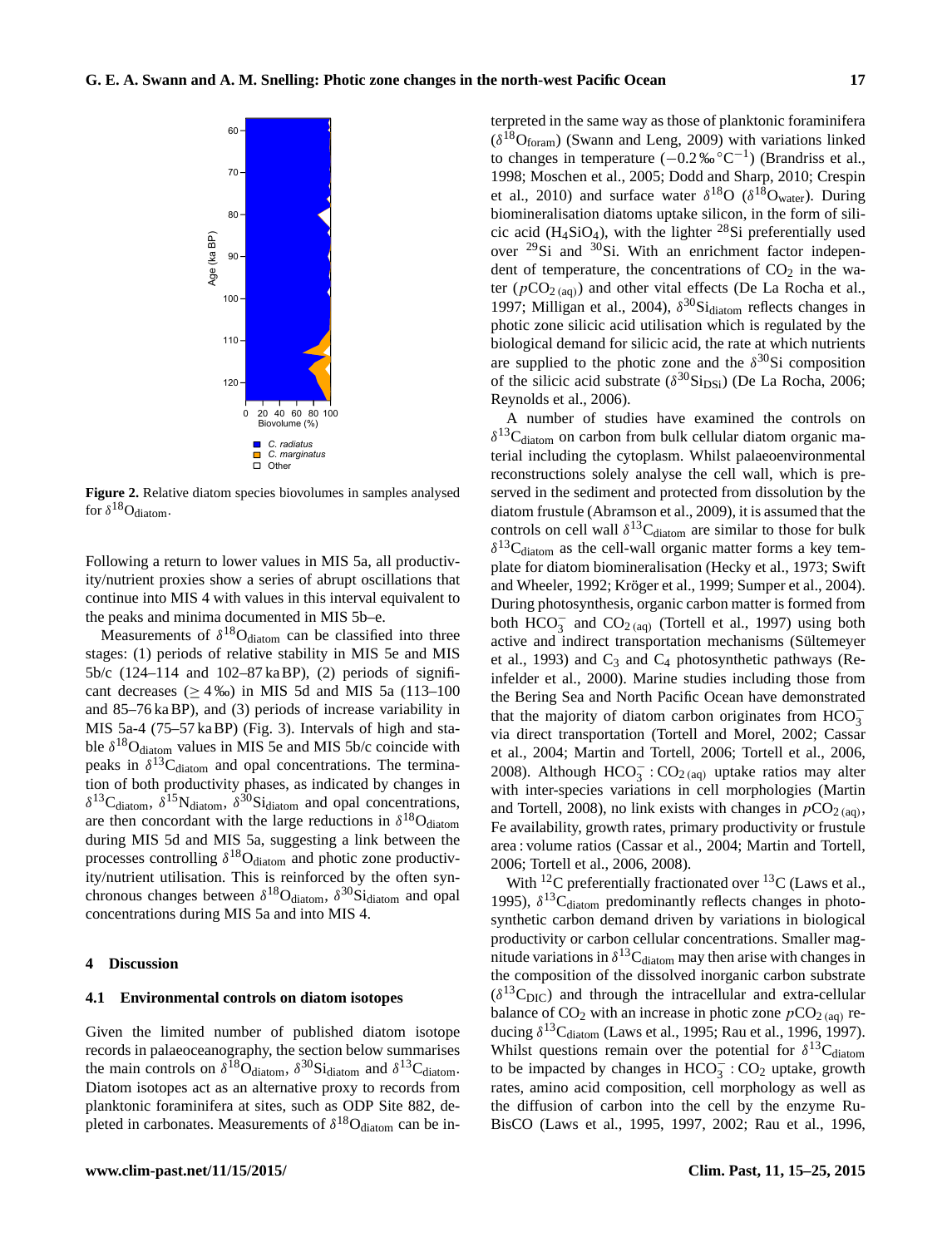<span id="page-3-0"></span>

**Figure 3.** Data from ODP Site 882 showing changes in (a) productivity ( $\delta^{13}C_{diatom}$ , BioBa; [Jaccard et al.,](#page-8-2) [2005,](#page-8-2) and opal concentrations; [Jaccard et al.,](#page-8-3) [2009\)](#page-8-3); (**b**) nutrient dynamics ( $\delta^{30}$ Si<sub>diatom</sub> and  $\delta^{15}$ N<sub>diatom</sub>; [Brunelle et al.,](#page-7-1) [2010\)](#page-7-1); (**c**) modelled Si(OH)<sub>4</sub> supply/consumption in an open system model; and **(d)** freshwater input ( $\delta^{18}O_{diatom}$ ) together with EPICA Antarctic  $\delta D$  [\(Jouzel et al.,](#page-8-17) [2007\)](#page-8-17) and NGRIP Greenland  $\delta^{18}O_{\text{ice}}$  [\(NGRIP,](#page-9-17) [2004\)](#page-9-17). Changes in the supply/consumption of Si(OH)<sub>4</sub> are relative to mean conditions in MIS 5e. Green/red shading indicates the increases in productivity and decreases in  $\delta^{18}O_{diatom}$  respectively, which are discussed in the text.

[1997,](#page-10-18) [2001;](#page-10-19) [Popp et al.,](#page-9-18) [1998;](#page-9-18) [Cassar et al.,](#page-8-18) [2006\)](#page-8-18), many of these physiological processes as well as the impact of inter-species vital effects [\(Jacot des Combes et al.,](#page-8-19) [2008\)](#page-8-19) can be partially circumvented by analysing samples comprised of a single taxa. Consequently, with samples in this studies overwhelmingly dominated by *C. radiatus*, changes in  $\delta^{13}$ C<sub>diatom</sub> are primarily interpreted as reflecting changes in photic zone productivity (Fig. [2\)](#page-2-0). We argue that the impact of a changes in  $\delta^{13}C_{\text{DIC}}$  is negligible due to the aforementioned evidence that  $\delta^{13}C_{\text{DIC}}$  exerts only a minimal impact on  $\delta^{13}C_{diatom}$ , likely within analytical error, although the lack of carbonates in the sediments prevents an independent  $\delta^{13}$ C record being established to prove this beyond doubt. Similarly we argue that higher  $\delta^{13}C_{diatom}$  values in MIS 5e, when higher  $pCO<sub>2 (aq)</sub>$  should have acted to reduce  $\delta^{13}$ C<sub>diatom</sub>, point towards  $pCO<sub>2 (aq)</sub>$  not exerting a significant control on  $\delta^{13}C_{diatom}$ , although we are aware of the circular reasoning with this argument.

## **4.2 Changes in the regional biological pump (MIS 5e to MIS 5b)**

Previously published opal concentration data [\(Jaccard et al.,](#page-8-3) [2009\)](#page-8-3) together with  $\delta^{13}$ C<sub>diatom</sub> data from this study indicates two intervals of high siliceous productivity at ODP Site 882 through the analysed interval: the first from 130 to 114 ka BP corresponding to the last interglacial (MIS 5e:

130–116 ka BP), the second from 101 to 86 ka BP covering the latter half of MIS 5c (105–93 ka BP) and most of MIS 5b (93–86 ka BP) [\(Jaccard et al.,](#page-8-3) [2009\)](#page-8-3) (Fig. [3,](#page-3-0) green shading). Whilst records of biogenic barium (BioBa) capture the MIS 5e peak [\(Jaccard et al.,](#page-8-3) [2009\)](#page-8-3), they fail to do so with the second flux event. Modern day calibrations have noted the lack of a relationship between BioBa and export production in the region [\(Serno et al.,](#page-10-20) [2014\)](#page-10-20) and speculated that the mismatch can be attributed to early diagenetic remobilisation of barium following a change in redox state [\(Gebhardt et al.,](#page-8-7) [2008\)](#page-8-7). On the other hand, all evidence points against an actual preservation/dissolution issue in this BioBa record (see [Jaccard et al.,](#page-8-3) [2009\)](#page-8-3) and so, in line with [Jaccard et al.](#page-8-3) [\(2009\)](#page-8-3), we interpret BioBa as a measure of organic carbon export rather than siliceous productivity. With the isotope records reported here derived from diatoms and the siliceous fraction of the sediment record, we focus our discussion on the opal siliceous productivity record and only used BioBa as a proxy of organic carbon export.

Similar to the Southern Ocean, the modern-day subarctic north-west Pacific Ocean photic zone is largely limited by iron availability [\(Harrison et al.,](#page-8-20) [2009;](#page-8-20) [Tsuda et al.,](#page-10-21) [2003\)](#page-10-21). Accordingly, increases in bioavailable iron represent a plausible mechanism for explaining the two main (opal inferred) productivity peaks during MIS 5. Today iron supply is thought to primarily occur via aeolian dust deposition originating from East Asia and the Badain Juran Desert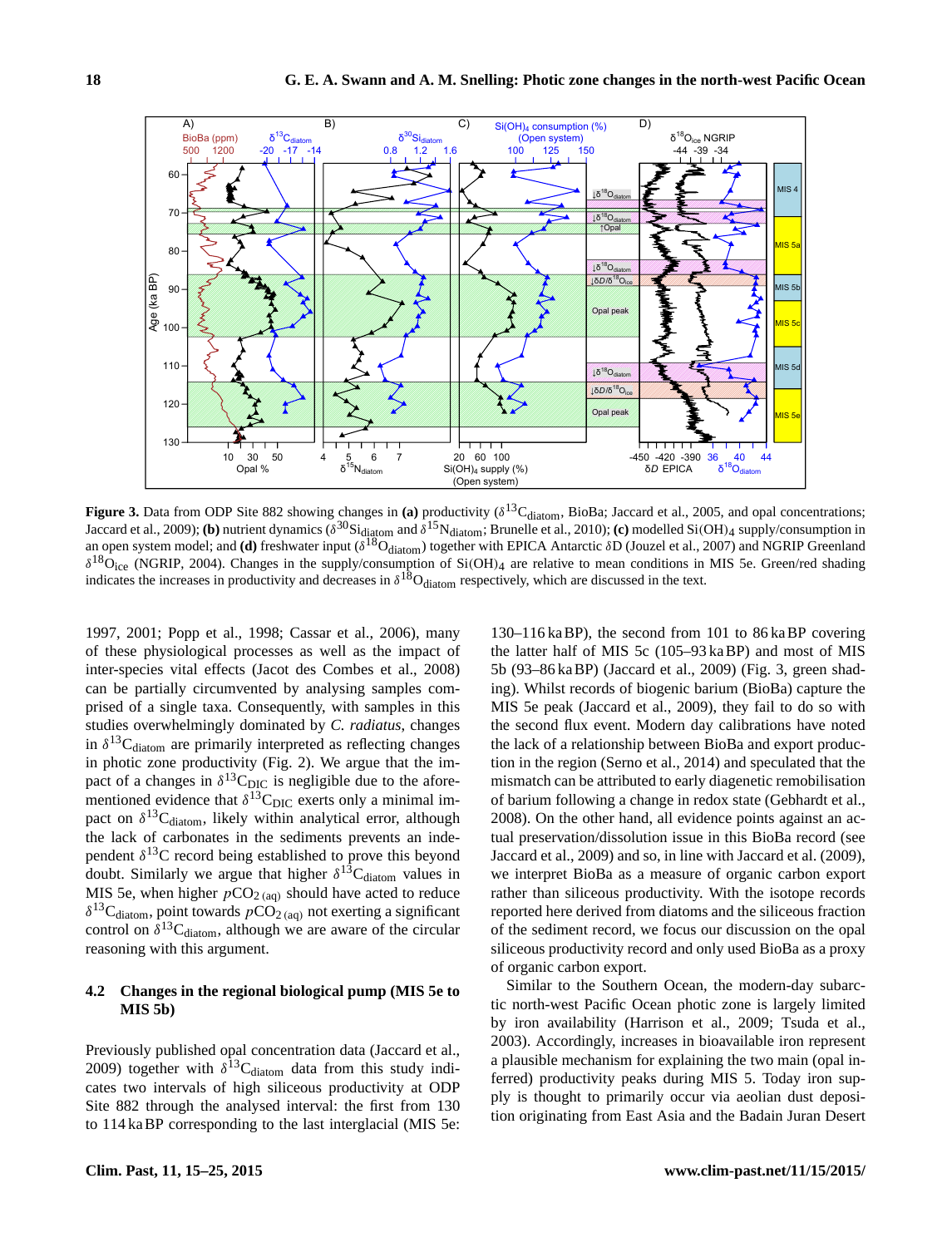<span id="page-4-0"></span>

[\(Yuan and Zhang,](#page-10-22) [2006\)](#page-10-22) and other global regions [\(Hsu et al.,](#page-8-21) [2012\)](#page-8-21). Additional iron is then derived from volcanic activity [\(Banse and English,](#page-7-5) [1999\)](#page-7-5), continental margins [\(Lam and](#page-9-19) [Bishop,](#page-9-19) [2008\)](#page-9-19), advection of waters from the Okhotsk Sea [\(Nishioka et al.,](#page-9-20) [2007\)](#page-9-20) and winter mixing of surface/subsurface water [\(Shigemitsu et al.,](#page-10-23) [2012\)](#page-10-23). Both productivity peaks occur without a corresponding increase in aeolian dust at "Station 3" (close to ODP Site 882 at  $50^{\circ}00'$  N,  $164^{\circ}59'$  E) [\(Shigemitsu et al.,](#page-10-24) [2007\)](#page-10-24) or in East Asian winter monsoon records from the Chinese Loess Plateau and other marine sites [\(Sun et al.,](#page-10-25) [2006;](#page-10-25) [Zhang et al.,](#page-10-26) [2009\)](#page-10-26). Whilst a doubling in aeolian dust does occur at "Station 3" during the early stages of MIS 5c, this ceases before any increase in  $\delta^{13}$ C<sub>diatom</sub>, opal or other proxy at ODP Site 882 [\(Shigemitsu](#page-10-24) [et al.,](#page-10-24) [2007\)](#page-10-24). The absence of a significant increase in bioavailable iron would appear to rule out a major role for iron in driving the two productivity peaks in MIS 5e and MIS 5b/c. This would be in line with evidence indicating that productivity peaks during the last deglaciation across the North Pacific Ocean also occur without a corresponding increase in aeolian dust or other iron source input [\(Kohfeld and Chase,](#page-9-3) [2011\)](#page-9-3). Others have also argued that iron only exerts a secondary or minor control on regional water column productivity in the palaeo-record [\(Kienast et al.,](#page-8-22) [2004;](#page-8-22) [Lam et al.,](#page-9-21) [2013\)](#page-9-21) whilst we are unable to account for possible changes in the flux of bioavailable iron from the Okhotsk Sea, winter mixing and other sources identified above.

## **4.2.1 Nutrient utilisation and supply**

The deep and intermediate waters of the subarctic North Pacific Ocean contain some of the highest nutrient levels in the world [\(Whitney et al.,](#page-10-27) [2013\)](#page-10-27). Accordingly productivity peaks over glacial–interglacial cycles, including those covered in this study, have been linked to changes in the regional halocline and water column stratification which would alter the advection of nutrient- and carbon-rich sub-surface waters into the photic zone [\(Jaccard et al.,](#page-8-2) [2005;](#page-8-2) [Gebhardt](#page-8-7) [et al.,](#page-8-7) [2008\)](#page-8-7). A key difference between the two productivity events in MIS 5e and MIS 5b/c is the response of the biological community to raised photic zone nutrient availability. Although productivity is high during MIS 5e, values are low for  $\delta^{30}$ Si<sub>diatom</sub> at ODP Site 882 (< 1.0 ‰, *n* = 3) and for  $\delta^{15}$ N<sub>diatom</sub> (< 6‰) at a nearby site (49°72′ N,  $168°30'E$ ) [\(Brunelle et al.,](#page-7-1) [2010\)](#page-7-1) (Fig. 3). In contrast during MIS 5b/c the productivity peak is concordant with an increase in  $\delta^{30}$ Si<sub>diatom</sub> and  $\delta^{15}$ N<sub>diatom</sub> to ca. 1.2–1.3 ‰ and > 6 ‰ respectively (Fig. [3\)](#page-3-0).

Changes in  $\delta^{30}$ Si<sub>diatom</sub> may reflect either increased biological uptake of silicic acid (consumption) and/or changes in the supply of silicic acid to the photic zone. The modernday regional stratified water column is best represented by a closed system model in which a finite amount of silicic acid exists for biomineralisation [\(Reynolds et al.,](#page-10-9) [2006\)](#page-10-9). In contrast an unstratified water column would be reflected by an open system model with continual supply of silicic acid. By assuming that the two productivity peaks reflect a weakening in the stratification, an open system model can be used to investigate the controls on  $\delta^{30}$ Si<sub>diatom</sub>:

$$
\delta^{30} \text{Si}_{\text{diatom}} = \delta^{30} \text{Si(OH)}_4 + \epsilon \cdot f,\tag{1}
$$

where  $\delta^{30}$ Si(OH)<sub>4</sub> is the isotopic composition of dissolved silicic acid supplied to the photic zone,  $\epsilon$  is the enrichment factor between diatoms and dissolved silicic acid and f is the fraction of utilised  $Si(OH)_4$  remaining in the water. Existing work from the North Pacific Ocean has estimated  $\delta^{30}$ Si(OH)<sub>4</sub> at 1.23 ‰ and  $\epsilon$  as 1.0 [\(Reynolds et al.,](#page-10-9) [2006\)](#page-10-9). Using changes in  $Si(OH)_4$  consumption (Eq. [1\)](#page-4-0) and siliceous productivity (opal), the supply of  $Si(OH)_4$  into the photic zone can be constrained relative to mean conditions during MIS 5e as

<span id="page-4-1"></span>
$$
Si(OH)_{4\,\text{supply}} = \frac{Opal_{\text{sample}}/Opal_{\text{MIS 5e}}}{\left(1 - f_{\text{consumed}}^{\text{sample}}\right) / \left(1 - f_{\text{consumed}}^{\text{MIS 5e}}\right)}.
$$
 (2)

Estimates of  $Si(OH)_4$  consumption and supply from Eqs. [\(1\)](#page-4-0) and [\(2\)](#page-4-1) are only applicable for intervals when the water column represents an open system (e.g. the productivity peaks in MIS 5e and MIS 5b/c) and are dependant on modern-day estimates of  $\delta^{30}$ Si(OH)<sub>4</sub> being representative of past conditions. This assumption is based on evidence that  $\delta^{30}Si(OH)_4$ is relatively resilient to change, outside of seasonal biological fluxes, over timescales similar to this study except in extreme circumstances linked to major reductions in the flux of riverine silicon into the ocean [\(Rocha and Bickle,](#page-8-23) [2005\)](#page-8-23). The results show that the productivity peaks in MIS 5e and MIS 5b/c are both closely correlated with elevated levels of  $Si(OH)_4$  being supplied to the photic zone (Fig. [3\)](#page-3-0), supporting the suggestion that these intervals are linked to a reduction in water column stratification and an increase in the vertical flux of nutrients bearing sub-surface waters into the photic zone [\(Jaccard et al.,](#page-8-2) [2005;](#page-8-2) [Gebhardt et al.,](#page-8-7) [2008\)](#page-8-7). However, whilst the increase in  $Si(OH)_4$  supply in MIS 5b/c is matched by a corresponding increase in biological consumption of  $Si(OH)<sub>4</sub>$ , increasing the ratio of regenerated to preformed nutrients in the ocean interior, the opposite occurs during MIS 5e when the rates of  $Si(OH)_4$  consumption are at their lowest over the analysed interval. (Fig. [3\)](#page-3-0). Whilst reduced  $Si(OH)_4$  consumption during MIS 5e could be linked to iron limitation, records indicate that aeolian dust deposition was equally low during both the MIS 5e and the MIS 5b/c productivity peaks. However, as before we are unable to account for changes in iron supply from non-aeolian sources.

## **4.2.2 Implications for** p**CO<sup>2</sup>**

Understanding the mechanisms that regulate changes in atmospheric concentrations of  $CO<sub>2</sub>$  ( $pCO<sub>2</sub>$ ) remains a key objective in palaeoclimatology. Previous research has demonstrated that the Southern Ocean and low-latitude oceans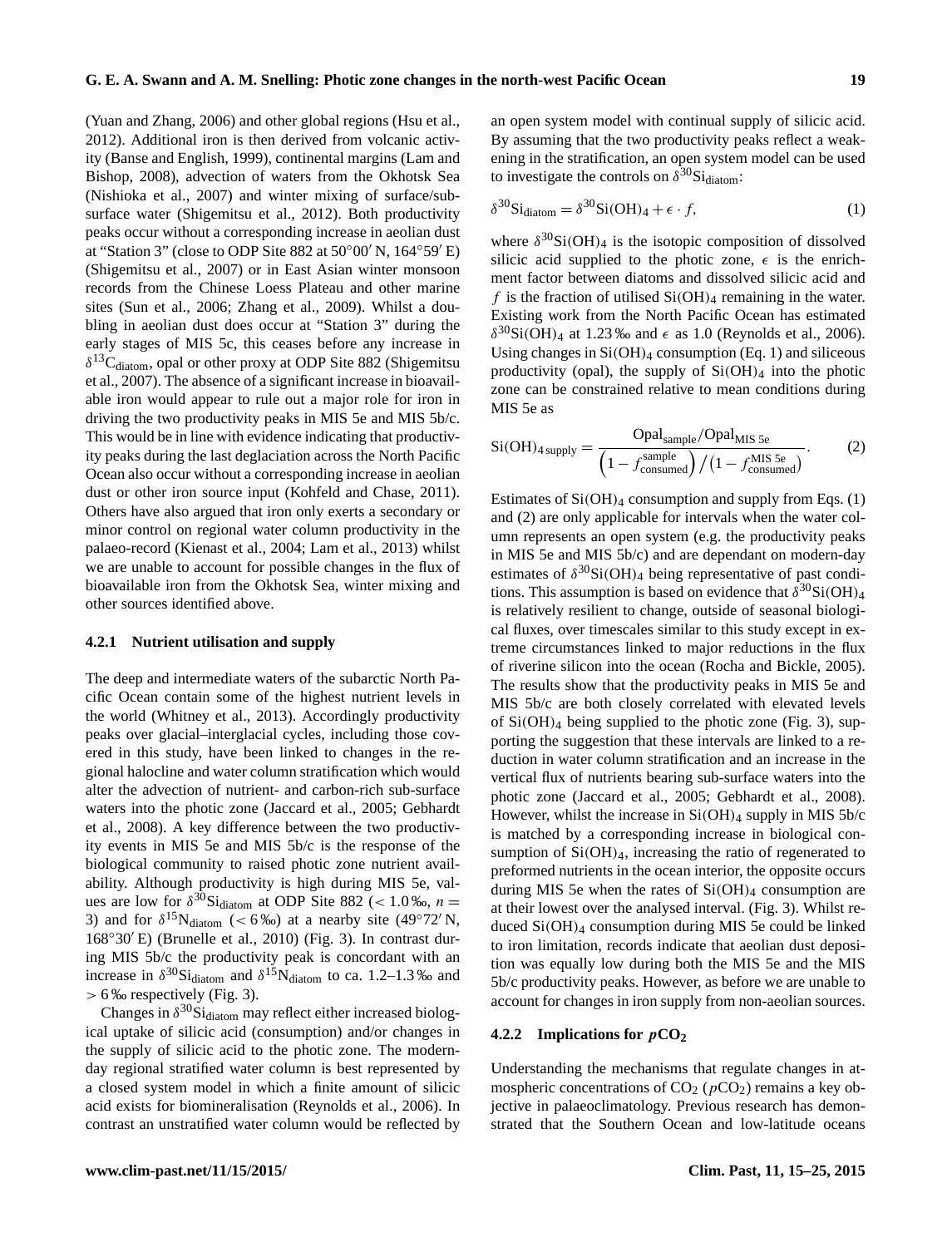act as the dominant source/sink of atmospheric  $CO<sub>2</sub>$  over glacial–interglacial cycles [\(Pichevin et al.,](#page-9-22) [2009;](#page-9-22) [Fischer](#page-8-24) [et al.,](#page-8-24) [2010;](#page-8-24) [Sigman et al.,](#page-10-4) [2010\)](#page-10-4). Whilst the North Pacific Ocean does not need to be invoked to explain the full amplitude of glacial–interglacial changes, recent work has advocated a potential role for the region in regulating atmospheric  $pCO<sub>2</sub>$  over the last termination [\(Rae et al.,](#page-9-23) [2014\)](#page-9-23).

Today the net annual ocean–atmosphere exchange of  $CO<sub>2</sub>$ in the subarctic north-west Pacific Ocean is close to zero, but alters from being a sink of atmosphere  $CO<sub>2</sub>$  in spring to a source in winter [\(Takahashi et al.,](#page-10-28) [2006;](#page-10-28) [Ayers and Lozier,](#page-7-6) [2012\)](#page-7-6) (Fig. [4a](#page-5-0)). This seasonal variability can be attributed to changes in the biological pump and in SST which affects the solubility of CO<sub>2</sub> [\(Honda et al.,](#page-8-25) [2002;](#page-8-25) [Chierici et al.,](#page-8-26) [2006;](#page-8-26) [Ayers and Lozier,](#page-7-6) [2012\)](#page-7-6). A weakening of the halocline stratification in MIS 5e and MIS 5b/c would have increased the advection of nutrient- and carbon-rich waters from the ocean interior, raising photic zone  $pCO_{2 \text{ (aq)}}$  and the potential for  $CO<sub>2</sub>$  to be ventilated into the atmosphere due to an air–sea disequilibrium in  $CO<sub>2</sub>$ . This, however, is dependant on the response and relative efficiency of the biological pump in taking advantage of the increased nutrient supply and altering the ratio of regenerated : performed nutrients to re-export carbon into the deep ocean [\(Sigman et al.,](#page-10-0) [2004,](#page-10-0) [2010;](#page-10-4) [Marinov](#page-9-24) [et al.,](#page-9-24) [2008\)](#page-9-24). Whilst changes in the temperature/thermocline may also have been important, the only SST record for the region [\(Martínez-Garcia et al.,](#page-9-25) [2010\)](#page-9-25) does not contain the temporal resolution to investigate this further and does not provide a surface–subsurface depth temperature transect.

During MIS 5e a scenario of both higher  $pCO<sub>2 (aa)</sub>$  and incomplete/low rates of nutrient utilisation suggests the regional ocean could have ventilated  $CO<sub>2</sub>$  into the atmosphere faster than the soft-tissue biological pump reabsorbed and sequestered  $CO<sub>2</sub>$  into the deep ocean (Fig. [4b](#page-5-0)) despite evidence for higher organic carbon export (BioBa) in this period (Fig. [3\)](#page-3-0). The culmination of this interval at the end of MIS 5e would have resulted in the system returning to a stratified state, perhaps similar to the modern-day water column (Fig. [4a](#page-5-0)) with minimal air–sea fluxes of  $CO<sub>2</sub>$ . In contrast the opal productivity peak in MIS 5b/c is marked by similar levels of photic zone  $Si(OH)_4$  supply as in MIS 5e but with ca. 20% higher rates of  $Si(OH)_4$  consumption (Figs. [3](#page-3-0) and [4c](#page-5-0)). The combination of high siliceous productivity (opal/ $\delta^{13}C_{diatom}$ ) and a highly efficient biological pump  $(\delta^{30} \text{Si}_{\text{diatom}}/\delta^{15} \text{N}_{\text{diatom}})$  during this interval suggests that the net flux of ocean–atmosphere  $CO<sub>2</sub>$  exchanges arising from the sea–air disequilibrium could have remained close to zero if photosynthetic carbon demand were similar to the rate of sub-surface carbon flux to the photic zone. Whilst a highly efficient soft-tissue biological pump raises the possibility for the region to have acted as a net sink of atmospheric  $CO<sub>2</sub>$ , the potential and significance for this is limited by the relatively low proportion of surface waters which reach the deep ocean interior [\(Gebbie and Huybers,](#page-8-27) [2011\)](#page-8-27) and low BioBa in this interval (Fig. [3\)](#page-3-0).

<span id="page-5-0"></span>

**Figure 4.** Schematic models showing subarctic north-west Pacific Ocean conditions for **(a)** modern day: halocline water column with nutrient poor surface waters limiting biological export; **(b)** MIS 5e: no halocline and enhanced upwelling of nutrient- and carbon-rich sub-surface waters leading to increased productivity. Low rates of nutrient utilisation suggest a possible increase in  $pCO<sub>2</sub>$  and release of CO2 to the atmosphere; **(c)** MIS 5b/c: conditions similar to MIS 5e but with higher rates of nutrient consumption and a more efficient soft-tissue biological pump limiting/preventing ventilation of  $CO<sub>2</sub>$ .

Although the data suggest that changes in the regional photic zone may have contributed to variations in atmospheric  $pCO_2$  during MIS 5, both via the soft-tissue biological pump and associated changes in ocean alkalinity, it is not possible to quantify the magnitude of any fluxes or access whether they were accompanied by a change in diatom silicification and cellular Si : C ratios. Firstly, insufficient purified diatom material remains to measure diatom silicon concentrations. Secondly, although diatom elemental carbon measurements obtained during the analysis of  $\delta^{13}$ C<sub>diatom</sub> increase from < 0.3 wt% in MIS 5e to ca. 0.4 wt% in MIS 5b–d (see Supplement Table S1), the analytical reproducibility for C<sub>diatom</sub> is relatively high at 0.1 % (1 $\sigma$ ) [\(Hurrell et al.,](#page-8-10) [2011\)](#page-8-10) and measurements are derived from the cell wall material and not the bulk cellular matter formed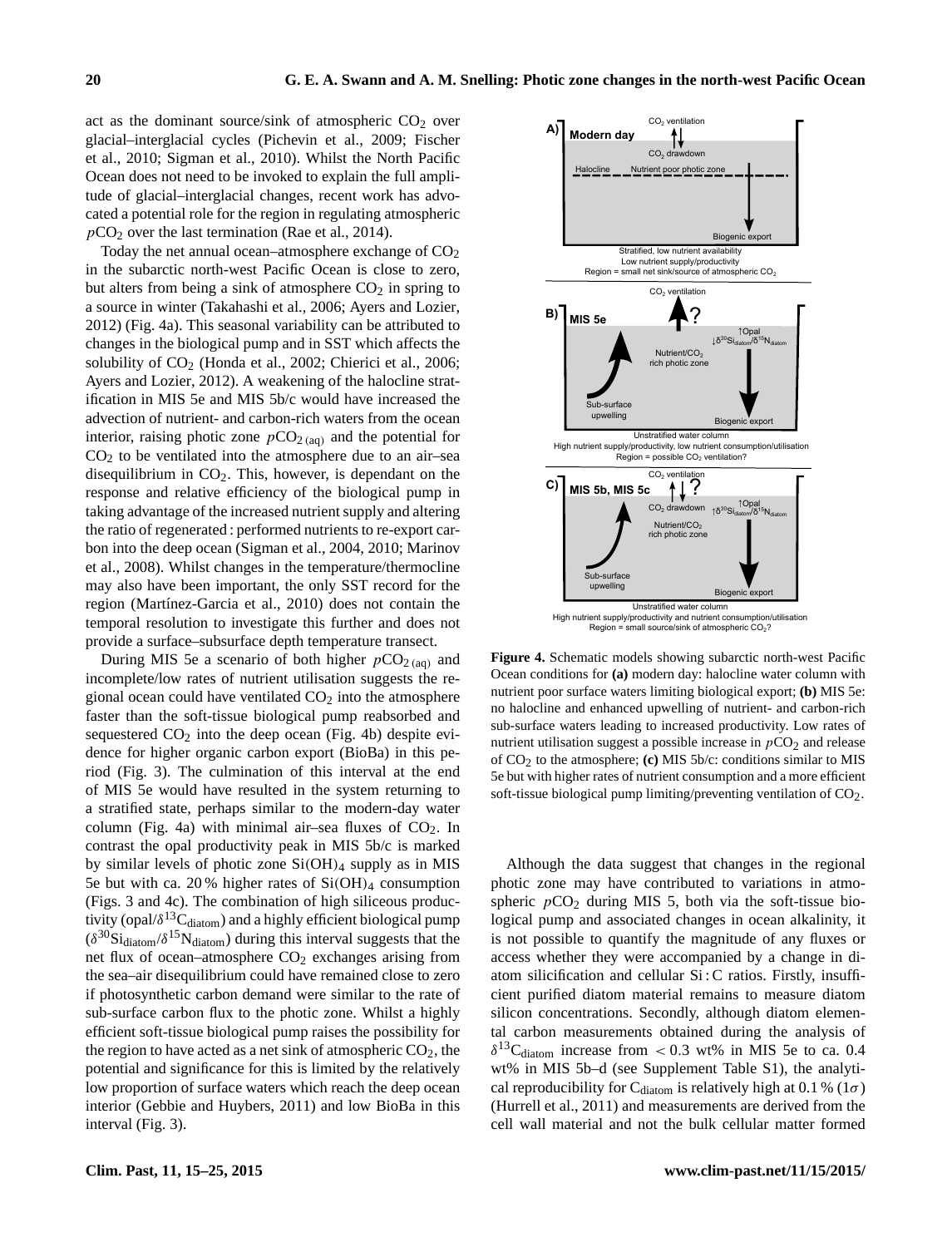duringphotosynthesis. Furthermore, whilst other cores from the region show a similar double peak in opal productivity during MIS 5 [\(Narita et al.,](#page-9-26) [2002\)](#page-9-26) records at other sites suggest that the second peak is restricted to MIS 5b with no increase in MIS 5c [\(Shigemitsu et al.,](#page-10-24) [2007\)](#page-10-24). Such discrepancies either suggest poor stratigraphic controls on the age model for either core, or the potential for significant spatial variability across the region and reiterates that the magnitude of any ocean–atmosphere fluxes of  $CO<sub>2</sub>$  would be low compared to those occurring elsewhere in the marine system such as the Southern Ocean and low-latitude oceans.

#### **4.2.3 Freshwater controls on siliceous productivity**

Records show that the decline in siliceous productivity for both intervals culminates with large decreases in  $\delta^{18}O_{diatom}$ of ca. 3–5 ‰ from ca. 113 ka BP and 85 ka BP (Fig. [3,](#page-3-0) red shading). The magnitude of change is too large to be driven by reductions in deep water upwelling or shifts in ocean water masses from both higher and lower latitudes, which would only alter  $\delta^{18}O_{\text{water}}$  by ca. 1% [\(LeGrande and Schmidt,](#page-9-27) [2006\)](#page-9-27). Instead the drop in  $\delta^{18}O_{\text{diatom}}$  suggests an input of isotopically depleted freshwater that may be similar in origin to events documented at the same site during the late Pliocene/early Quaternary [\(Swann,](#page-10-2) [2010\)](#page-10-2).

Although the modern-day regional halocline is maintained by high precipitation and low evaporation [\(Emile-Geay et al.,](#page-8-0) [2003\)](#page-8-0), it is difficult to envisage a sufficient increase in precipitation to initiate a 3–5 ‰ decrease in  $\delta^{18}O_{diatom}$ . This is reiterated by evidence that monsoonal activity was largely stable during MIS 5b–e [\(Sun et al.,](#page-10-25) [2006;](#page-10-25) [Zhang et al.,](#page-10-26) [2009\)](#page-10-26). At the same time the potential for a glacial source is questioned by evidence indicating a restricted glaciation in north-east Russia, closest to ODP Site 882, at the Last Glacial Maximum (LGM) [\(Barr and Clark,](#page-7-7) [2011,](#page-7-7) [2012\)](#page-7-8), although other work suggests these ice sheets may have been considerably larger prior to the LGM [\(Bigg et al.,](#page-7-9) [2008;](#page-7-9) [Barr and Solom](#page-7-10)[ina,](#page-7-10) [2014\)](#page-7-10). Recent work has shown that both of the major decreases in  $\delta^{18}O_{diatom}$  coincide with increases in IRD accumulation in some, but not all, cores from the Okhotsk Sea [\(Nürnberg et al.,](#page-9-28) [2011\)](#page-9-28). It has also been argued that the regional water column was regulated by significant inputs of meltwater from the North American ice sheets during the last deglaciation [\(Lam et al.,](#page-9-21) [2013\)](#page-9-21). In either case, the decrease in  $\delta^{18}O_{diatom}$  at the end of each siliceous productivity peak suggests that inputs of freshwater helped re-establish/strengthen the halocline, limiting the upwelling of nutrient- $/CO_2$ -rich sub-surface waters and biological activity. However, with the decrease in  $\delta^{18}O_{diatom}$  only occurring after the initial decline in productivity, freshwater can only be acting as a secondary control in re-establishing the halocline.

Previous work has suggested a link between changes in the subarctic north-west Pacific Ocean and the Southern Ocean [\(Jaccard et al.,](#page-8-2) [2005,](#page-8-2) [2010;](#page-8-4) [Brunelle et al.,](#page-7-0) [2007;](#page-7-0) [Shigemitsu](#page-10-24) [et al.,](#page-10-24) [2007;](#page-10-24) [Galbraith et al.,](#page-8-6) [2008;](#page-8-6) [Sigman et al.,](#page-10-4) [2010\)](#page-10-4). The most viable mechanisms for synchronous changes between polar regions are temperature- and salinity-driven variations in water column density [\(Brunelle et al.,](#page-7-0) [2007\)](#page-7-0). For example a cooling of polar SST would reduce the rate of sub-surface upwelling into the photic zone [\(de Boer et al.,](#page-8-28) [2007\)](#page-8-28), lowering nutrient availability and potentially triggering the initial decline in siliceous productivity. At the same time, a decrease in SST would increase the sensitivity of the water column to subsequent changes in salinity, making the region highly vulnerable to inputs of freshwater which would strengthen the water column and inhibit productivity [\(Sigman et al.,](#page-10-0) [2004\)](#page-10-0). Additional reductions in siliceous productivity may then arise from lower North Atlantic overturning and associated deep-water incursions and upwelling in the North Pacific [\(Schmittner,](#page-10-29) [2005\)](#page-10-29). Support for a series of events similar to this at ODP Site 882 lies with the concordant decreases at ODP Site 882 between supplied  $Si(OH)_{4}/\delta^{30}Si_{diatom}/opal$  and Antarctic ( $\delta D/MGRIP$  $(\delta^{18}O_{\text{ice}})$  ice-core records [\(NGRIP,](#page-9-17) [2004;](#page-9-17) [Jouzel et al.,](#page-8-17) [2007\)](#page-8-17) at the start of each productivity decline from ca. 118 and 89 ka BP respectively (Fig. [3\)](#page-3-0). The final switch to a low productivity system then coincides with the later decreases in  $\delta^{18}$ O<sub>diatom</sub> at 113 and 85 ka BP, suggesting that the climatic deterioration associated with lower  $\delta D/\delta^{18}O_{\text{ice}}$  may have fuelled the increase in precipitation and/or an advancement of regional glaciers around the North Pacific Basin that triggered the increase in freshwater input. Whilst it remains unclear what initiated either siliceous productivity peak, it can be speculated that reductions in freshwater after 100 ka BP could have weakened the halocline and created the conditions for the second productivity bloom to eventually develop later in MIS 5b/c.

#### **4.3 Photic zone changes from MIS 4-5a**

Previous research has documented reduced levels of productivity in the north-west Pacific Ocean during the last glacial in response to surface water stratification [\(Narita](#page-9-26) [et al.,](#page-9-26) [2002;](#page-9-26) [Jaccard et al.,](#page-8-2) [2005,](#page-8-2) [2010;](#page-8-4) [Brunelle et al.,](#page-7-0) [2007,](#page-7-0) [2010;](#page-7-1) [Shigemitsu et al.,](#page-10-24) [2007;](#page-10-24) [Galbraith et al.,](#page-8-6) [2008;](#page-8-6) [Gebhardt et al.,](#page-8-7) [2008\)](#page-8-7). From the latter half of MIS 5a onwards records of  $\delta^{15}N_{diatom}$  and  $\delta^{30}Si_{diatom}/Si(OH)_4$  consumption become anti-correlated (Fig. 3). Combined with a long-term shift to lower rates of  $Si(OH)_4$  supply and higher rates of  $Si(OH)<sub>4</sub>$  consumption, this supports suggestions that changes in dust/iron inputs in the last glacial may have helped regulate the biological pump by altering the biological demand for individual nutrients [\(Brunelle et al.,](#page-7-0) [2007,](#page-7-0) [2010;](#page-7-1) [Galbraith et al.,](#page-8-6) [2008;](#page-8-6) [Shigemitsu et al.,](#page-10-30) [2008\)](#page-10-30), in this case by increasing biological uptake of silicon over nitrogen to the extent that  $Si(OH)<sub>4</sub>$  consumption in MIS 4 was up to 40 % higher than during MIS 5e. Elevated  $Si(OH)_4$  consumption may also indicate that the availability of  $Si(OH)_4$  rather than iron may have ultimately limited siliceous productivity over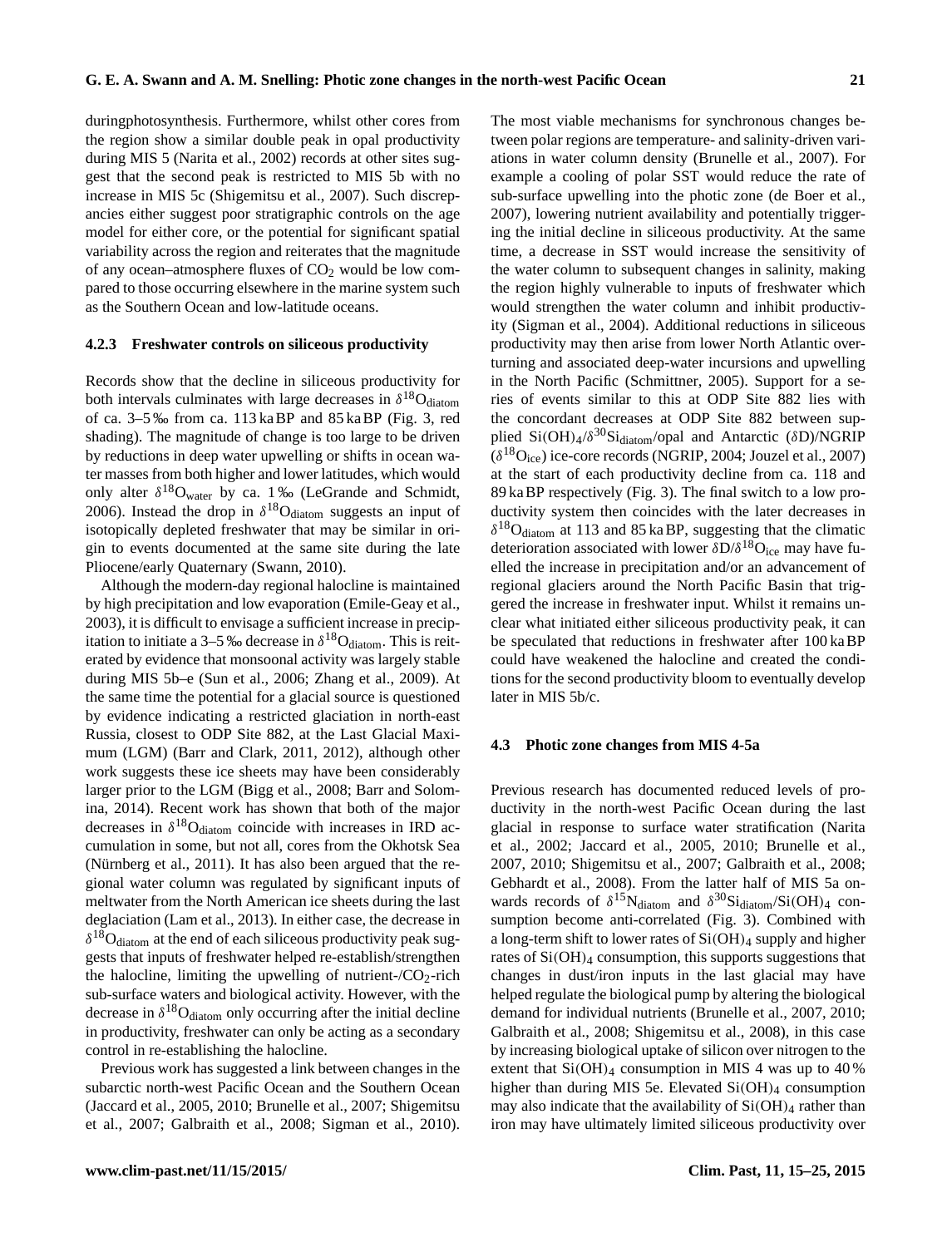this interval, in line with a previous suggestion by [Kienast](#page-8-22) [et al.](#page-8-22) [\(2004\)](#page-8-22).

Superimposed on a trend of low siliceous productivity during MIS 5a and MIS 4 are two small–moderate increases in opal at ca. 76–74 ka BP and ca. 70 ka BP (Fig. [3,](#page-3-0) green shading). The increase at 70 ka BP does not coincide with any samples analysed in this study, but the increase at 76– 74 ka BP coincides with higher  $\delta^{13}$ C<sub>diatom</sub>,  $\delta^{30}$ Si<sub>diatom</sub> and Si(OH)<sup>4</sup> supply/consumption (open model). Similar to before, both opal peaks culminate with a 2–3 ‰ reduction in  $\delta^{18}O_{diatom}$  (Fig. [3,](#page-3-0) red shading), reiterating the role of freshwater in controlling photic zone dynamics in an era that coincides with increased monsoonal and thus precipitation variability [\(Sun et al.,](#page-10-25) [2006;](#page-10-25) [Shigemitsu et al.,](#page-10-24) [2007;](#page-10-24) [Zhang et al.,](#page-10-26) [2009\)](#page-10-26). However, whereas the earlier declines in siliceous productivity during MIS 5e and MIS 5b/c are accompanied by reductions in both  $Si(OH)_4$  supply and consumption, here the declines initially occur with reduced  $Si(OH)_4$  supply and higher rates of  $Si(OH)_4$  consumption. This advocates the aforementioned suggestion that the photic zone shifted to a new state from the end of MIS 5a, highlighted by further large changes in  $Si(OH)_4$  consumption in MIS 4 that do not coincide with a changes in siliceous productivity or  $\delta^{18}$ O<sub>diatom</sub> (Fig. 3).

#### **5 Conclusions**

Results here provide evidence for significant temporal changes in the strength and efficiency of the regional softtissue biological pump from MIS 4–5e, altering the ratio of regenerated to preformed nutrients in the water column. In particular the results show evidence of an inefficient softtissue biological pump from 124 to 114 ka BP, creating the potential for the region to have played a role in maintaining the warm climate of the last interglacial through the ventilation of oceanic  $CO<sub>2</sub>$  to the atmosphere. In addition to highlighting temporal changes in the biological pump, the data also reveal that the end of both these and other siliceous productivity fluxes over the analysed interval are linked to significant increases in freshwater input to the region, reestablishing/strengthening the halocline and limiting the subsurface supply of nutrient- and carbon-rich waters to the photic zone. However, further work is needed to resolve the source of these freshwater inputs and the mechanisms responsible for initiating the increase in siliceous productivity and  $Si(OH)<sub>4</sub>$  supply to the photic zone. Finally, whilst these findings reiterate earlier work in indicating a highly dynamic and changing water column in the subarctic North Pacific Ocean during the last glacial–interglacial cycle, further work is needed to assess the spatial representativeness of these results in other sectors of the subarctic North Pacific Ocean.

## **The Supplement related to this article is available online at [doi:10.5194/cp-11-15-2015-supplement.](http://dx.doi.org/10.5194/cp-11-15-2015-supplement)**

*Acknowledgements.* Thanks are owed to Eric Galbraith and Sam Jaccard for providing information on the ODP Site 882 age model and previously published BioBa and Opal data. Funding for GEAS was provided in part by a Natural Environment Research Council (NERC) postdoctoral fellowship award (NE/F012969/1). Finally we thank two anonymous reviewers whose comments helped to improve this manuscript.

Edited by: E. McClymont

## **References**

- <span id="page-7-4"></span>Abramson, L., Wirick, S., Lee, C., Jacobsen, C., and Brandes, J. A.: The use of soft  $x$  ray spectromicroscopy to investigate the distribution and composition of organic matter in a diatom frustule and a biomimetic analog, Deep-Sea Res. Pt.-II, 56, 1369–1380, 2009.
- <span id="page-7-2"></span>Antonov, J. I., Seidov, D., Boyer, T. P., Locarnini, R. A., Mishonov, A. V., Garcia, H. E., Baranova, O. K., Zweng, M. M., and Johnson, D. R.: World Ocean Atlas 2009, Volume 2: Salinity, edited by: Levitus, S., in: NOAA Atlas NESDIS 69, US Government Printing Office, Washington DC, 184 pp., 2010.
- <span id="page-7-6"></span>Ayers, J. M. and Lozier, M. S.: Unraveling dynamical controls on the North Pacific carbon sink, J. Geophys. Res., 117, C01017, doi[:10.1029/2011JC007368,](http://dx.doi.org/10.1029/2011JC007368) 2012.
- <span id="page-7-5"></span>Banse, K. and English, D. C.: Comparing phytoplankton seasonality in the eastern and western subarctic Pacific and the western Bering sea, Prog. Oceanogr., 43, 235–288, 1999.
- <span id="page-7-7"></span>Barr, I. D. and Clark, C. D.: Glaciers and climate in Pacific Far NE Russia during the Last Glacial Maximum, J. Quaternary Sci., 26, 227–237, 2011.
- <span id="page-7-8"></span>Barr, I. D. and Clark, C. D.: Late Quaternary glaciations in Far NE Russia; combining moraines, topography and chronology to assess regional and global glaciation synchrony, Quaternary Sci. Rev., 53, 72–87, 2012.
- <span id="page-7-10"></span>Barr, I. D. and Solomina, O.: Pleistocene and Holocene glacier fluctuations upon the Kamchatka Peninsula, Global Planet. Change, 113, 110–120, 2014.
- <span id="page-7-9"></span>Bigg, G. R., Clark, C. D., and Hughes, A. L. C.: A last glacial ice sheet on the Pacific Russian coast and catastrophic change arising from coupled ice–volcanic interaction, Earth Planet. Sc. Lett., 265, 559–570, 2008.
- <span id="page-7-3"></span>Brandriss, M. E., O'Neil, J. R., Edlund, M. B., and Stoermer, E. F.: Oxygen isotope fractionation between diatomaceous silica and water, Geochim. Cosmochim. Ac., 62, 1119–1125, 1998.
- <span id="page-7-0"></span>Brunelle, B. G., Sigman, D. M., Cook, M. S., Keigwin, L. D., Haug, G. H., Plessen, B., Schettler, G., and Jaccard, S. L.: Evidence from diatom-bound nitrogen isotopes for subarctic Pacific stratification during the last ice age and a link to North Pacific denitrification changes, Paleoceanography, 22, PA1215, doi[:10.1029/2005PA001205,](http://dx.doi.org/10.1029/2005PA001205) 2007.
- <span id="page-7-1"></span>Brunelle, B. G., Sigman, D. M., Jaccard, S. L., Keigwin, L. D., Plessen, B., Schettler, G., Cook, M. S., and Haug, G. H.; Glacial/interglacial changes in nutrient supply and stratification in the western subarctic North Pacific since the penultimate glacial maximum, Quaternary Sci. Rev., 29, 2579–2590, 2010.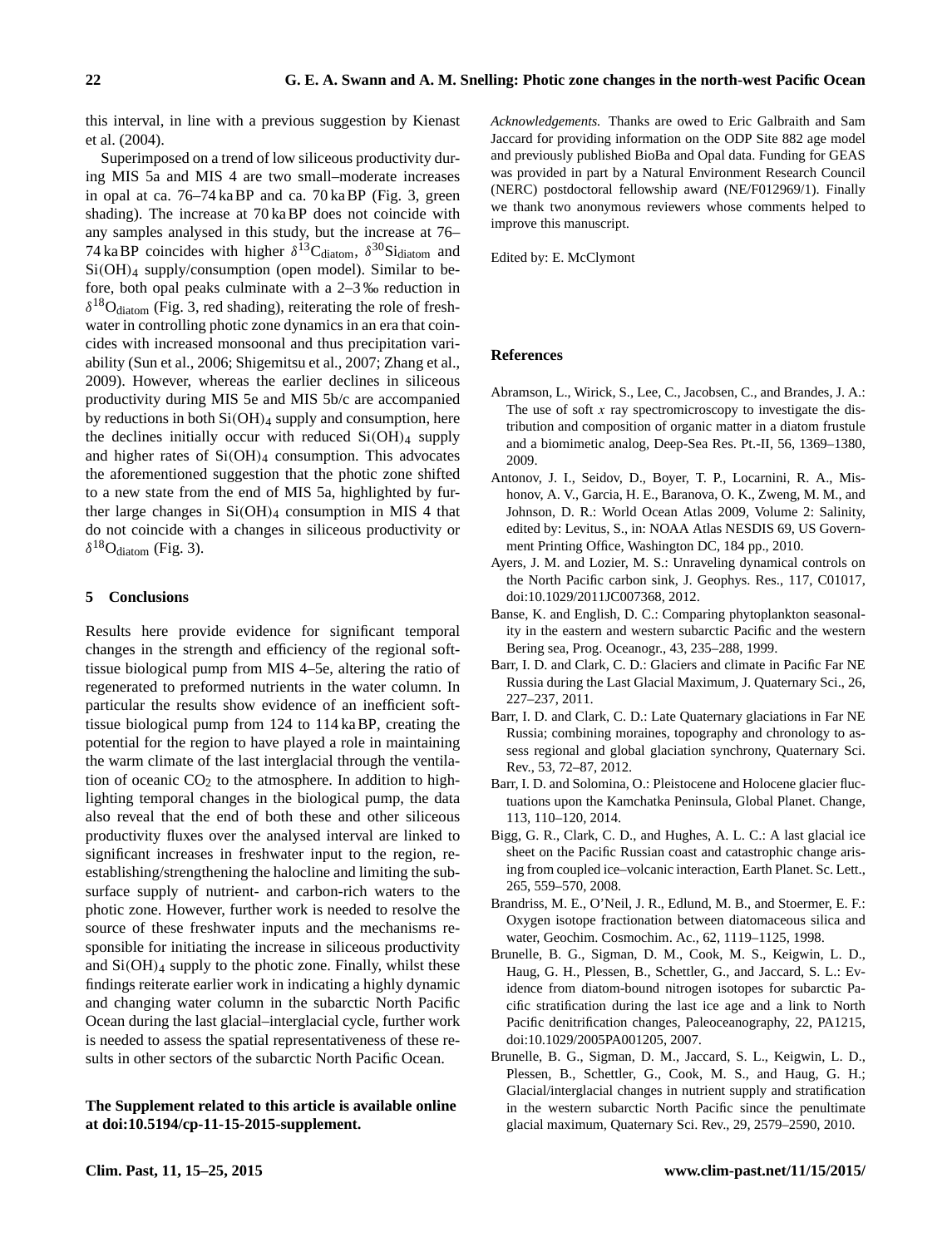#### **G. E. A. Swann and A. M. Snelling: Photic zone changes in the north-west Pacific Ocean 23**

- <span id="page-8-16"></span>Cassar, N., Laws, E. A., Bidigare, R. R., and Popp, B. N.: Bicarbonate uptake by Southern Ocean phytoplankton, Global Biogeochem. Cy., 18, GB2003, doi[:10.1029/2003GB002116,](http://dx.doi.org/10.1029/2003GB002116) 2004.
- <span id="page-8-18"></span>Cassar, N., Laws, E. A., and Popp, B. N.: Carbon isotopic fractionation by the marine diatom Phaeodactylum tricornutum under nutrient- and light-limited growth condition, Geochim. Cosmochim. Ac., 70, 5323–5335, 2006.
- <span id="page-8-26"></span>Chierici, M., Fransson, A., and Nojiri, Y.: Biogeochemical processes as drivers of surface  $fCO<sub>2</sub>$  in contrasting provinces in the subarctic North Pacific Ocean, Global Biogeochem. Cy., 20, GB1009, doi[:10.1029/2004GB002356,](http://dx.doi.org/10.1029/2004GB002356) 2006.
- <span id="page-8-12"></span>Crespin, J., Sylvestre, F., Alexandre, A., Sonzogni, C., Pailles, C., and Perga, M.-E.: Re-examination of the temperature-dependent relationship between  $\delta^{18}O_{\rm diatom}$  and  $\delta^{18}O_{\rm lake \ water}$  and implications for paleoclimate inferences, J. Paleolimnol., 44, 547–557, 2010.
- <span id="page-8-28"></span>de Boer, A. M., Sigman, D. M., Toggweiler, J. R., and Russell, J. L.: Effect of global ocean temperature change on deep ocean ventilation, Paleoceanography, 22, PA2210, doi[:10.1029/2005pa001242,](http://dx.doi.org/10.1029/2005pa001242) 2007.
- <span id="page-8-14"></span>De La Rocha, C. L.: Opal-based isotopic proxies of paleoenvironmental conditions, Global Biogeochem. Cy., 20, GB4S09, doi[:10.1029/2005GB002664,](http://dx.doi.org/10.1029/2005GB002664) 2006.
- <span id="page-8-23"></span>De La Rocha, C. L and Bickle, M. J.: Sensitivity of silicon isotopes to whole-ocean changes in the silica cycle, Mar. Geol., 271, 267– 282, 2005.
- <span id="page-8-13"></span>De La Rocha, C. L., Brzezinski, M. A., and DeNiro, M. J.: Fractionation of silicon isotopes by marine diatoms during biogenic silica formation, Geochim. Cosmochim. Ac., 61, 5051–5056, 1997.
- <span id="page-8-11"></span>Dodd, J. P. and Sharp, Z. D.: A laser fluorination method for oxygen isotope analysis of biogenic silica and a new oxygen isotope calibration of modern diatoms in freshwater environments, Geochim. Cosmochim. Ac., 74, 1381–1390, 2010.
- <span id="page-8-0"></span>Emile-Geay, J., Cane, M. A., Naik, N., Seager, R., Clement, A. C., and van Green, A.: Warren revisited: atmospheric freshwater fluxes and "Why is no deep water formed in the North Pacific", J. Geophys. Res., 108, 3178, doi[:10.1029/2001JC001058,](http://dx.doi.org/10.1029/2001JC001058) 2003.
- <span id="page-8-24"></span>Fischer, H., Schmitt, J., Lüthi, D., Stocker, T. F., Tschumi, T., Parekh, P., Joos, F., Köhler, P., Völker, C., Gersonde, R., Barbante, C., Le Floch, M., Raynaud, D., and Wolff, E.: The role of Southern Ocean processes in orbital and millennial  $CO<sub>2</sub>$  variations – a synthesis, Quaternary Sci. Rev., 29, 193–205, 2010.
- <span id="page-8-5"></span>Galbraith, E. D., Jaccard, S. L., Pedersen, T. F., Sigman, D. M., Haug, G. H., Cook, M., Southon, J. R., and Francois, R.: Carbon dioxide release from the North Pacific abyss during the last deglaciation, Nature, 449, 890–894, 2007.
- <span id="page-8-6"></span>Galbraith, E. D., Kienast, M., Jaccard, S. L., Pedersen, T. F., Brunelle, B. G., Sigman, D. M., and Kiefer, T.: Consistent relationship between global climate and surface nitrate utilization in the western subarctic Pacific throughout the last 500 ka, Paleoceanography, 23, PA2212, doi[:10.1029/2007PA001518,](http://dx.doi.org/10.1029/2007PA001518) 2008.
- <span id="page-8-7"></span>Gebhardt, H., Sarnthein, M., Grootes, P. M., Kiefer, T., Kuehn, H., Schmieder, F., and Rohl, U.: Paleonutrient and productivity records from the subarctic North Pacific for Pleistocene glacial terminations I to V, Paleoceanography, 23, PA4212, doi[:10.1029/2007PA001513,](http://dx.doi.org/10.1029/2007PA001513) 2008.
- <span id="page-8-27"></span>Gebbie, G. and Huybers, P.: How is the ocean filled?, Geophys. Res. Lett., 38, L06604, doi[:10.1029/2011GL046769,](http://dx.doi.org/10.1029/2011GL046769) 2011.
- <span id="page-8-20"></span>Harrison, P. J., Boyd, P. W., Varela, D. E., Takeda, S., Shiomoto, A., and Odate, T.: Comparison of factors controlling phytoplankton productivity in the NE and NW subarctic Pacific gyres, Prog. Oceanogr., 43, 205–234, 1999.
- <span id="page-8-8"></span>Haug, G. H. and Sigman, D. M.: Polar twins, Nat. Geosci., 2, 91–92, 2009.
- <span id="page-8-1"></span>Haug, G. H., Ganopolski, A., Sigman, D. M., Rosell-Mele, A., Swann, G. E. A., Tiedemann, R., Jaccard, S, Bollmann, J., Maslin, M. A., Leng, M. J., and Eglinton, G.: North Pacific seasonality and the glaciation of North America 2.7 million years ago, Nature, 433, 821–825, 2005.
- <span id="page-8-15"></span>Hecky, R. E., Mopper, K., Kilham, P., and Degens, E. T.: The amino acid and sugar composition of diatom cell-walls, Mar. Biol., 19, 323–331, 1973.
- <span id="page-8-9"></span>Hillebrand, H., Dürselen, C.-D., Kirschtel, D., Pollingher, U., and Zohary, T.: Biovolume calculation for pelagic and benthic microalgae, J. Phycol., 35, 403–424, 1999.
- <span id="page-8-25"></span>Honda, M. C., Imai, K., Nojiri, Y., Hoshi, F., Sugawarad, T., and Kusakabe, M.: The biological pump in the northwestern North Pacific based on fluxes and major components of particulate matter obtained by sediment-trap experiments (1997–2000), Deep-Sea Res. Pt.-II, 49, 5595–5625, 2002.
- <span id="page-8-21"></span>Hsu, S.-C., Huh, C.-A., Lin, C.-Y., Chen, W.-N., Mahowald, N. M., Liu, S.-C., Chou, C. C. K., Liang, M.-C., Tsai, C.-J., Lin, F.- J., Chen, J.-P., and Huang, Y.-T.: Dust transport from non-East Asian sources to the North Pacific, Geophys. Res. Lett., 39, L12804, doi[:10.1029/2012GL051962,](http://dx.doi.org/10.1029/2012GL051962) 2012.
- <span id="page-8-10"></span>Hurrell, E. R., Barker, P. A., Leng, M. J, Vane, C. H., Wynn, P., Kendrick, C. P., Verschuren, D., and Street-Perrott, F.: Developing a methodology for carbon isotope analysis of lacustrine diatoms, Rapid Commun. Mass Sp., 25, 1567–1574, 2011.
- <span id="page-8-2"></span>Jaccard, S. L., Haug, G. H., Sigman, D. M., Pedersen, T. F., Thierstein, H. R., and Röhl, U.: Glacial/interglacial changes in subarctic North Pacific stratification, Science, 308, 1003–1006, 2005.
- <span id="page-8-3"></span>Jaccard, S. L., Galbraith, E. D., Sigman, D. M., Haug, G. H., Francois, R., Pedersen, T. F., Dulski, P., and Thierstein, H. R.: Subarctic Pacific evidence for a glacial deepening of the oceanic respired carbon pool, Earth Planet. Sc. Lett., 277, 156–165, 2009.
- <span id="page-8-4"></span>Jaccard, S. L., Galbraith, E. D., Sigman, D. M., and Haug, G. H.: A pervasive link between Antarctic ice core and subarctic Pacific sediment records over the past 800 kyrs, Quaternary Sci. Rev., 29, 206–212, 2010.
- <span id="page-8-19"></span>Jacot des Combes, H., Esper, O., De La Rocha, C. L., Abelmann, A., Gersonde, R., Yam, R., and Shemesh, A.: Diatom  $\delta^{13}C$ ,  $\delta^{15}N$ , and C/N since the Last Glacial Maximum in the Southern Ocean: potential impact of species composition, Paleoceanography, 23, PA4209, doi[:10.1029/2008PA001589,](http://dx.doi.org/10.1029/2008PA001589) 2008.
- <span id="page-8-17"></span>Jouzel, J., Masson-Delmotte, V., Cattani, O., Dreyfus, G., Falourd, S., Hoffmann, G., Minster, B., Nouet, J., Barnola, J. M., Chappellaz, J., Fischer, H., Gallet, J. C., Johnsen, S., Leuenberger, M., Loulergue, L., Luethi, D., Oerter, H., Parrenin, F., Raisbeck, G., Raynaud, D., Schilt, A., Schwander, J., Selmo, E., Souchez, R., Spahni, R., Stauffer, B., Steffensen, J. P., Stenni, B., Stocker, T. F., Tison, J. L., Werner, M., and Wolff, E. W.: Orbital and millennial Antarctic climate variability over the past 800000 years, Science, 371, 793–796, 2007.
- <span id="page-8-22"></span>Kienast, S. S., Hendy, I. L., Crusius, J., Pedersen, T. F., and Calvert, S. E.: Export production in the subarctic North Pa-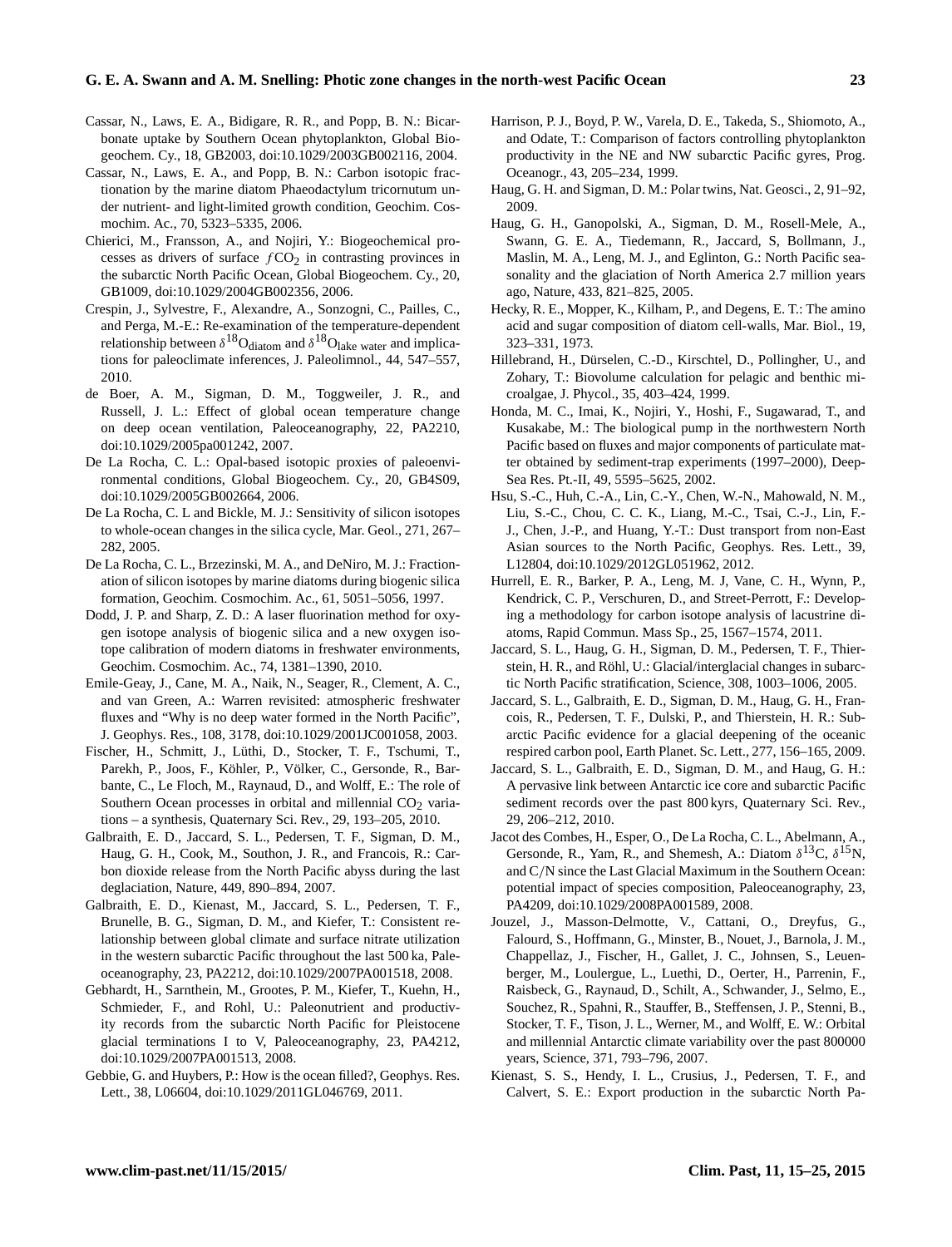cific over the last 800 kyrs: no evidence for iron fertilization?, J. Oceanogr., 60, 189–203, 2004.

- <span id="page-9-3"></span>Kohfeld, K. E. and Chase, Z.: Controls on deglacial changes in biogenic fluxes in the North Pacific Ocean, Quaternary Sci. Rev., 30, 3350–3363, 2011.
- <span id="page-9-10"></span>Kröger, N., Deutzmann, R., and Sumper, M.: Polycationic peptides from diatom biosilica that direct silica nanosphere formation, Science, 286, 1129–1132, 1999.
- <span id="page-9-19"></span>Lam, P. J. and Bishop, J. K. B.: The paleoclimatic record provided by eolian deposition in the deep-sea: the geologic history of wind, Geophys. Res. Lett., 35, L07608, doi[:10.1029/2008GL033294,](http://dx.doi.org/10.1029/2008GL033294) 2008.
- <span id="page-9-21"></span>Lam, P. J., Robinson, L. F., Blusztajn, J., Li, C., Cook, M. S., Mc-Manus, J. F., and Keigwin, L. D.: Transient stratification as the cause of the North Pacific productivity spike during deglaciation, Nat. Geosci., 6, 622–626, 2013.
- <span id="page-9-13"></span>Laws, E. A., Popp, B. N., Bidigare, R. R., Kennicutt, M. C., and Macko, S. A.: Dependence of phytoplankton carbon isotopic composition on growth rate and  $(CO<sub>2</sub>)<sub>aq</sub>$ : theoretical considerations and experimental results, Geochim. Cosmochim. Ac., 59, 1131–1138, 1995.
- <span id="page-9-15"></span>Laws, E. A., Bidigare, R. R., and Popp, N. B.: Effect of growth rate and  $CO<sub>2</sub>$  concentration on carbon isotope fractionation by the marine diatom Phaeodactylum tricornutum, Limnol. Ocanogr., 42, 1552–1560, 1997.
- <span id="page-9-16"></span>Laws, E. A., Popp, B. N., Cassar, N., and Tanimoto, J.: <sup>13</sup>C discrimination patterns in oceanic phytoplankton: likely influence of  $CO<sub>2</sub>$  concentrating mechanisms, and implications for palaeoreconstructions, Funct. Plant Biol., 29, 323–333, 2002.
- <span id="page-9-27"></span>LeGrande, A. N. and Schmidt, G. A.: Global gridded data set of the oxygen isotopic composition in seawater, Geophys. Res. Lett., 33, L12604, doi[:10.1029/2006GL026011,](http://dx.doi.org/10.1029/2006GL026011) 2006.
- <span id="page-9-7"></span>Leng, M. J. and Sloane, H. J.: Combined oxygen and silicon isotope analysis of biogenic silica, J. Quaternary Sci., 23, 313–319, 2008.
- <span id="page-9-0"></span>Locarnini, R. A., Mishonov, A. V., Antonov, J. I., Boyer, T. P., Garcia, H. E., Baranova, O. K., Zweng, M. M., and Johnson, D. R.: World Ocean Atlas 2009, Volume 1: Temperature, in: NOAA Atlas NESDIS 68, edited by: Levitus, S., US Government Printing Office, Washington DC, 184 pp., 2010.
- <span id="page-9-5"></span>Mann, D. G.: The species concept in diatoms, Phycologia, 38, 437– 495, 1999.
- <span id="page-9-24"></span>Marinov, I., Follows, M., Gnanadesikan, A., Sarmiento, J. L., and Slater, R. D.: How does ocean biology affect atmospheric  $pCO<sub>2</sub>$ ? Theory and models, J. Geophys. Res., 113, C07032, doi[:10.1029/2007JC004598,](http://dx.doi.org/10.1029/2007JC004598) 2008.
- <span id="page-9-11"></span>Martin, C. L. and Tortell, P. D.: Bicarbonate transport and extracellular carbonic anhydrase activity in Bering Sea phytoplankton assemblages: results from isotope disequilibrium experiments, Limnol. Oceanogr., 51, 2111–2121, 2006.
- <span id="page-9-12"></span>Martin, C. L. and Tortell, P. D.: Bicarbonate transport and extracellular carbonic anhydrase in marine diatoms, Physiol. Plantarum, 133, 106–116, 2008.
- <span id="page-9-25"></span>Martínez-Garcia, A., Rosell-Melé, A., McClymont, E. L., Gersonde, R., and Haug, G. H.: Subpolar link to the emergence of the modern equatorial Pacific cold tongue, Science, 328, 1550– 1553, 2010.
- <span id="page-9-1"></span>Menviel, L., Timmermann, A., Timm, O., Mouchet, A., Abe-Ouchi, A., Chikamoto, M. O., Harada, N., Ohgaito, R., and Okazaki, Y.: Removing the North Pacific halocline: effects on

global climate, ocean circulation and the carbon cycle, Deep-Sea Res. Pt.-II, 61–64, 106–113, 2012.

- <span id="page-9-9"></span>Milligan, A. J., Varela, D. E., Brzezinski, M. A., and Morel, F. M. M.; Dynamics of silicon metabolism and silicon isotopic discrimination in a marine diatom as a function of  $pCO<sub>2</sub>$ , Limnol. Oceanogr., 49, 322–329, 2004.
- <span id="page-9-8"></span>Moschen, R., Lücke, A., and Schleser, G.: Sensitivity of biogenic silica oxygen isotopes to changes in surface water temperature and palaeoclimatology, Geophys. Res. Lett., 32, L07708, doi[:10.1029/2004GL022167,](http://dx.doi.org/10.1029/2004GL022167) 2005.
- <span id="page-9-26"></span>Narita, H., Sato, M., Tsunogai, S., Murayama, M., Ikehara, M., Nakatsuka, T., Wakatsuchi, M., Harada, N., and Ujiié, Y.: Biogenic opal indicating less productive northwestern North Pacific during the glacial ages, Geophys. Res. Lett., 29, 1732, doi[:10.1029/2001GL014320,](http://dx.doi.org/10.1029/2001GL014320) 2002.
- <span id="page-9-4"></span>Nelson, D. M., Tréguer, P., Brzezinski, M. A., Leynaert, A., and Quéguiner, B.: Production and dissolution of biogenic silica in the ocean: revised global estimates, comparison with regional data and relationship to biogenic sedimentation, Global Biogeochem. Cy., 9, 359–372, 1995.
- <span id="page-9-17"></span>North Greenland Ice Core Project members: High-resolution record of Northern Hemisphere climate extending into the last interglacial period, Nature, 431, 147–151, 2004.
- <span id="page-9-2"></span>Nie, J., King, J., Liu, Z., Clemens, S., Prell, W., and Fang, X.: Surface-water freshening: a cause for the onset of North Pacific stratification from 2.75 Ma onward?, Global Planet. Change, 64, 49–52, 2008.
- <span id="page-9-20"></span>Nishioka, J., Ono, T., Saito, H., Nakatsuka, T., Takeda, S., Yoshimura, T., Suzuki, K., Kuma, K., Nakabayashi, S., Tsumune, D., Mitsudera, H., Johnson, W. K., and Tsuda, A.: Iron supply to the western subarctic Pacific: importance of iron export from the Sea of Okhotsk, J. Geophys. Res., 112, C10012, doi[:10.1029/2006JC004055,](http://dx.doi.org/10.1029/2006JC004055) 2007.
- <span id="page-9-28"></span>Nürnberg, D., Dethleff, D., Tiedemann, R., Kaiser, A., and Gorbarenko, S. A.: Okhotsk Sea ice coverage and Kamchatka glaciation over the last 350 ka – evidence from ice-rafted debris and planktonic  $\delta^{18}O$ , Palaeogeogr. Palaeocl., 310, 191-205, 2011.
- <span id="page-9-6"></span>Onodera, J., Takahashi, K., and Honda, M. C.: Pelagic and coastal diatom fluxes and the environmental changes in the northwestern North Pacific during 1997–2000, Deep-Sea Res. Pt.-II, 52, 2218– 2239, 2005.
- <span id="page-9-22"></span>Pichevin, L. E., Reynolds, B. C., Ganeshram, R. S., Cacho, I., Pena, L., Keefe, K., and Ellam, R. M.: Enhanced carbon pump inferred from relaxation of nutrient limitation in the glacial ocean, Nature, 459, 1114–1118, 2009.
- <span id="page-9-18"></span>Popp, B. N., Laws, E. A., Bidigare, R. R., Dore, J. E., Hanson, K. L., and Wakeham, S. G.: Effect of phytoplankton cell geometry on carbon isotopic fractionation, Geochim. Cosmochim. Ac., 62, 69–77, 1998.
- <span id="page-9-23"></span>Rae, J. W. B., Sarnthein, M., Foster, G. L., Ridgwell, A., Grootes, P. M., and Elliott, T.: Deep water formation in the North Pacific and deglacial  $CO<sub>2</sub>$  rise, Paleoceanography, 29, 645–667, 2014.
- <span id="page-9-14"></span>Rau, G. H., Riebeseell, U., and Wolf-Gladrow, D.: A model of photosynthetic <sup>13</sup>C fractionation by marine phytoplankton based on diffusive molecular CO<sub>2</sub> uptake, Mar. Ecol.-Prog. Ser., 133, 275– 285, 1996.